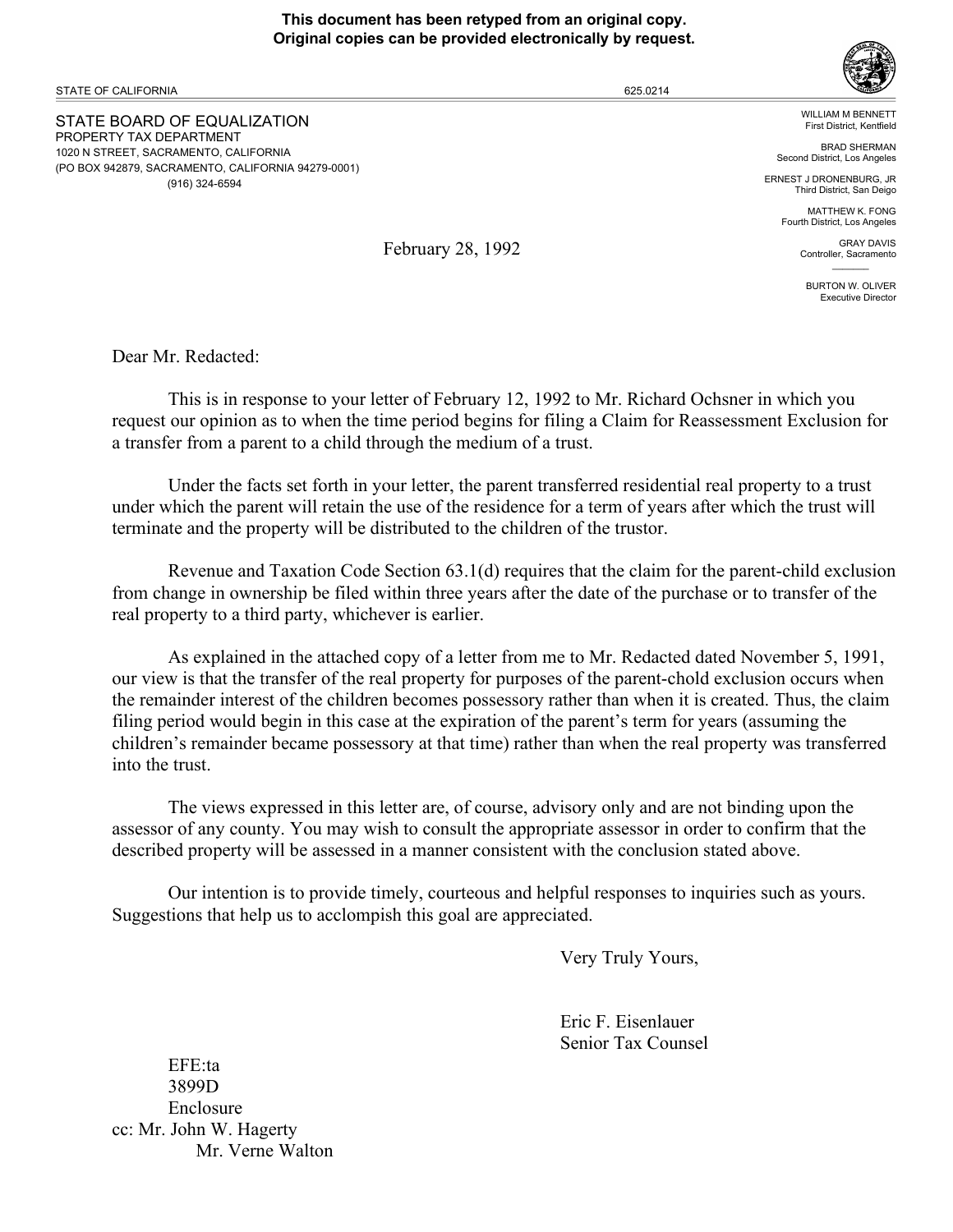### STATE BOARD OF EQUALIZATION

(916) 324-6594

November 5, 1991

WILLIAM M BENNETT First District, Kentfield

BRAD SHERMAN Second District, Los Angeles

ERNEST J DRONENBURG, JR Third District, San Deigo

> MATTHEW K. FONG Fourth District, Los Angeles

> > GRAY DAVIS Controller, Sacramento  $\mathcal{L}=\mathcal{L}$

BURTON W. OLIVER Executive Director

Mr. Redacted,

Dear Mr. Redacted

This is in response to your letter of September 16, 1991 to Mr. Richard Ochsner in which you request our opinion as to when a transfer from parent to child occurs for purposes of Revenue and Taxation Code\* section 63.1 under the following facts:

The first spouse to die ("Deceased Spouse") creates a trust for the "Surviving Spouse". That trust usually provides for the payment of all of the income to the Surviving Spouse and for the payment of principal to the Surviving Spouse at the discretion of the Trustee, but only for health, support and maintenance in the accustomed standard of living of the Surviving Spouse. The Surviving Spouse may be the Trustee, or a third party or a trust company may be the Trustee. The trust provides that, upon the death of the Surviving Spouse, the trust distributes to the then living children of the Deceased Spouse; but, if any child is then deceased, that child's share will be distributed to his or her descendants by right of representation.

You ask whether the period for filing a claim for the parent-child exclusion begins on the death of the Deceased Spouse or on the death of the Surviving Spouse.

Section 63.1 subdivision (a) provides in relevant part: Notwithstanding any other provision of this chapter, a change in ownership shall not include either of the following purchases or transfers for which a claim is filed pursuant to this section:

- (1) The purchase or transfer of real property which is the principal residence of an eligible transferor in the case of a purchase or transfer between parents and their children.
- (2) The purchase or transfer of the first one million dollars (\$1,000,000) of full cash value of all other real property of an eligible transferor in the case of a purchase or transfer between parents and children.

\*All statutory references are to the Revenue and Taxation Code unless otherwise indicated.

625.0214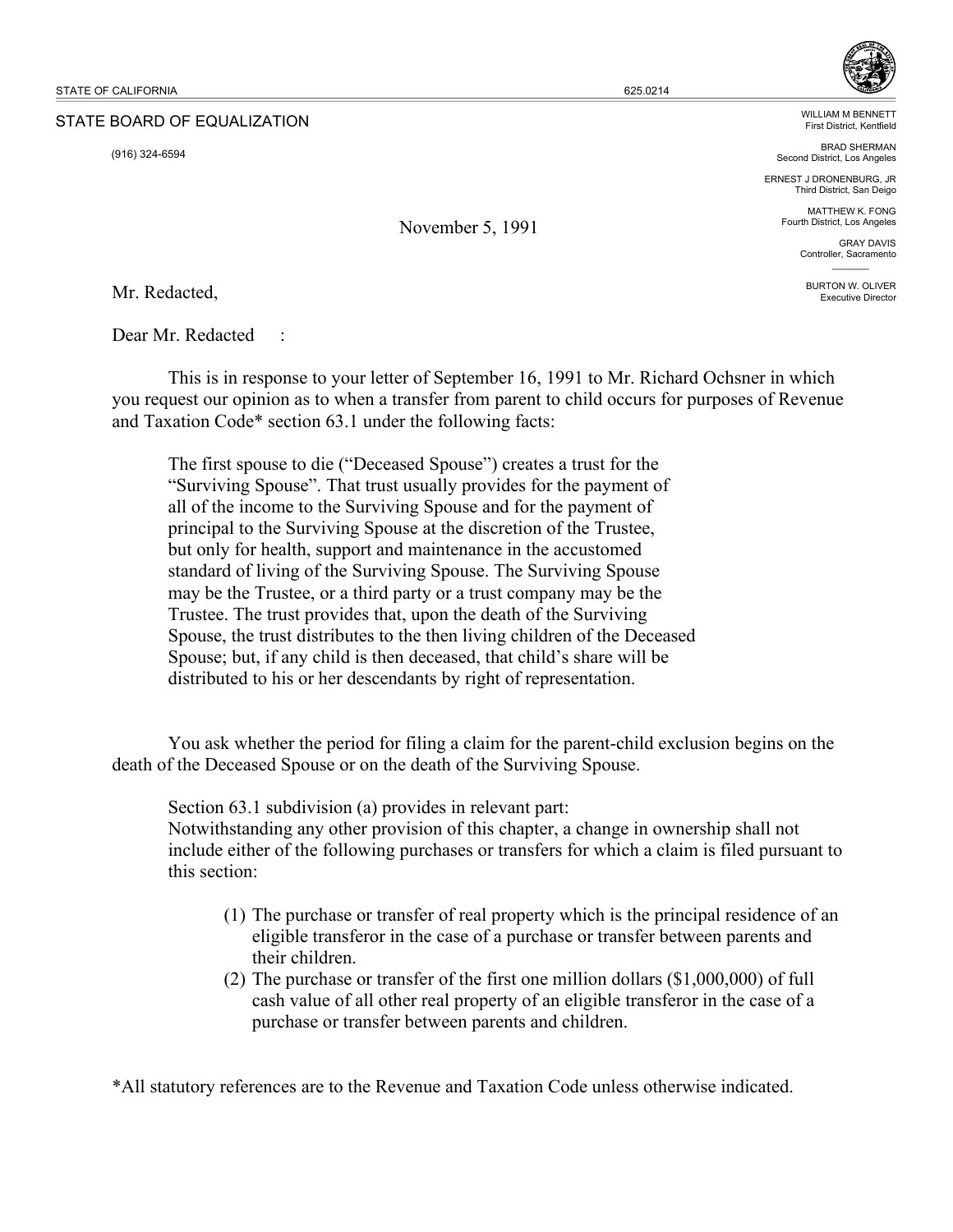Subdivision (d) of section 63.1 provides in pertinent part that "(a)ny claim under this section shall be filed within three years after the date of purchase or transfer or real property for which the claim is filed, or prior to transfer of the real property to a third party, whichever is earlier."

The term "purchase" is not defined in section 63.1. Section 67, however, defines it as "a change in ownership for consideration." "Change in ownership" is, of course, defined by Section 60 as "a transfer of a present interest in real property, including the beneficial use thereof, the value of which is substantially equal to the value of the fee interest."

The term "transfer" is defined in section 63.1 subdivision  $(c)(7)$  to include "any transfer of the present beneficial ownership of property from an eligible transferor to an eligible transferee through the medium of an inter vivos or testamentary trust."

From the foregoing, it is clear that a "purchase" or "transfer" for purposes of section 63.1 must be of a present beneficial interest or ownersip in real property and does not include the purchase or transfer of a future interest. Thus, any transfer which qualifies as a change in ownership under section 60 (and by definition section 61 as well) would also constitute a transfer for purposes of section 63.1.

 At the death of the Deceased Spouse, the Surviving Spouse receives all of the trust income for life which constitutes a present beneficial interest in the trust real property. Such transfer to the Surviving Spouse would be excluded from change in ownership under section 63. At the death of the Deceased Spouse, however, the children receive only an equitable remainder (i.e., a future rather than a present beneficial interest or ownership in the trust real property). Therefore, no change in ownership between Deceased Spouse and the children or transfer for purposes of section 63.1 occurs at the death of Deceased Spouse.

 Such a transfer would not occur until the death of the Surviving Spouse. At that time there would be (but for the application of Proposition 58 and section 63.1) a change in ownership under section 61 (f) as a result of the vesting of the right to enjoyment of a remainder interest in Deceased Spouse's then living children which occurred "upon the termination of a life estate or other similar precedent property interest" (i.e., Surviving Spouse's income interest). It is equally clear that at the death of the Surviving Spouse there would be a transfer of the present beneficial ownership of the trust real property from an eligible transferor (Deceased Spouse) to eligible transferees (children) through the medium of an inter vivos or testamentary trust and thus a "transfer" under section 63.1 subdivision (c) (7). The period for filing a claim under section 63.1 subdivision (d) would begin at that time.

 You also ask whether our answer would be different if the Surviving Spouse is given a special power of appointment to appoint the trust property upon the death of the Surviving Spouse (a) in any proportion upon the death of the Surviving Spouse (a) in any proportion among the then surviving children, or (b) in any proportion among the then surviving children and grandchildren of the spouses.

 Our answer would be the same in either case because the "transfer" to children for purposes of section 63.1 would still not occur until the death of the Surviving Spouse.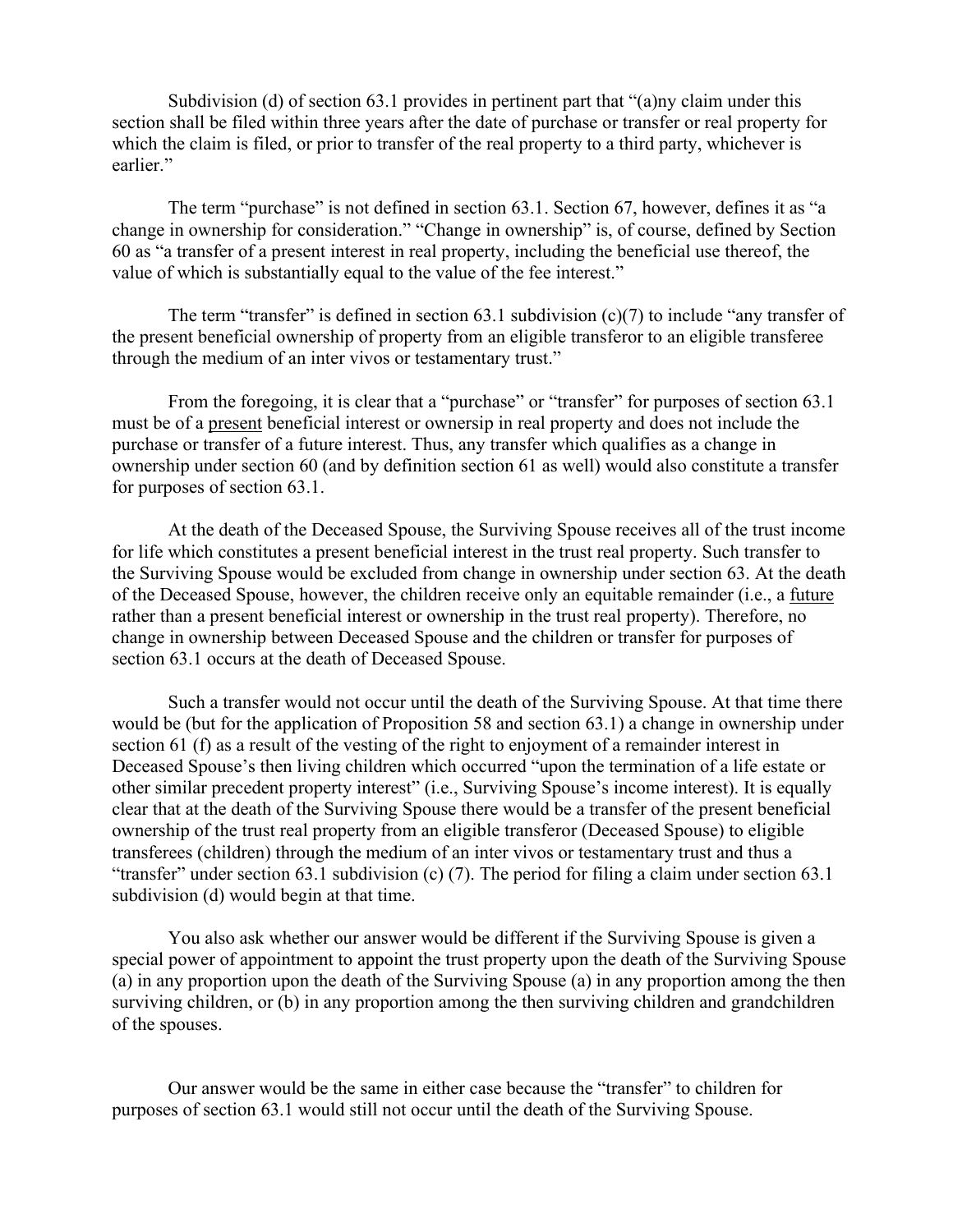The views expressed in this letter are, of course, advisory only and are not binding upon the assessor of any county.

 Our intention is to provide timely, courteous and helpful responses to inquiries such as yours. Suggestions that help us to accomplish this goal are appreciated.

Very Truly Yours,

Eric F. Eisenlauer Senior Tax Counsel

EFE:ta/3691D cc: Mr. John W. Hagery Mr. Verne Walton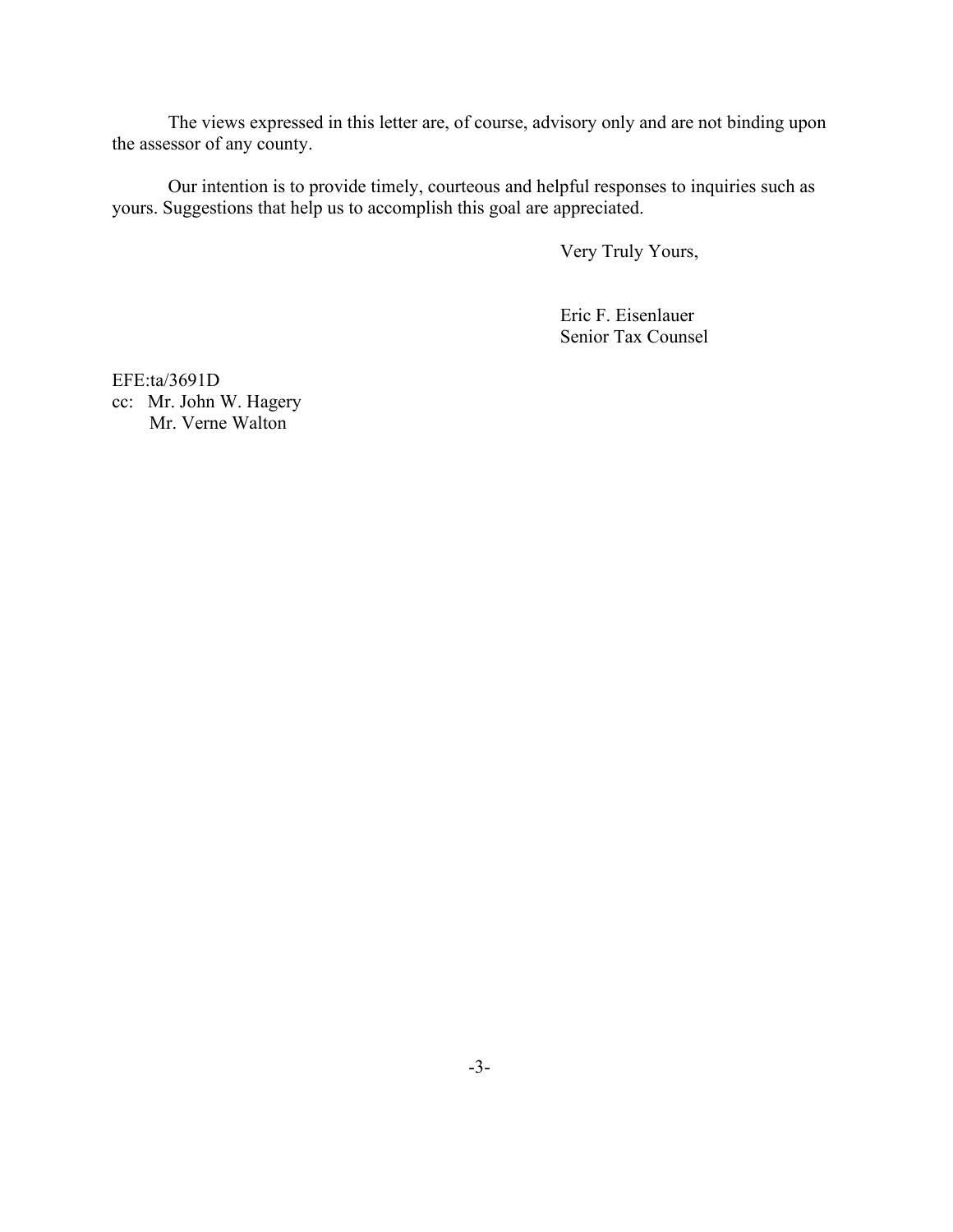## M e m o r a n d u m

 **To:** Mr. Tom McClaskey **Date:** December 12, 1994

 **From:** Eric Eisenlauer

**Subject:** Request for Legal Opinion

This is in response to your memorandum of November 1, 1994 to Mr. Richard Ochsner in which you request our opion regarding a conveyance of real property from a private owner to the federal government. The conveyance involved a grant deed under which Cheda Ranch Associates, Inc. granted to the Unites States of America approximately 913.64 acres of real property in Marin County subject to various easements but reserved to itself and its heirs, administrators, successors or assigns "the right of use and occupancy for Livestock Ranching and single family residential purposes only for a term fo 25 years. . . ."

The county has treated this transfer and others like it as the creation of a possessory interests assessable to the grantor. Your questions and our responses thereto are as follows:

### **1. Is the transfer of the property to the federal government a reassessable transfer?**

Response: Property Tax Rule 462, subdivision (e) provides:

The creation, renewal, sublease, or assignment of a taxable possessory interest in tax exempt real property for any term is a change in ownership except when the interest, whether an estate for years or an estate for life, is created by a reservation in an instrument deeding the property to a tax exempt governmental entity. (Emphasis added.)

In this case, an estate for years for 25 years was created by a reservation in the grant deed conveying the property to the USA. Accordingly, under Property Tax Rule 462, subdivision (e), the transfer was not a change in ownership and thus was not a reassessable transfer. The assessment in effect at the time fo the transfer should, therefore, be continued subject to appropriate adjustments for inflation or value decline below the adjusted base year value.

## **2. If not, what happens if the original "reservoir" sells his/her interest which is an estate for years?**

Response: Property Tax Rule 462, subdivision (d) (2), last sentence, provides that "(t)he creation or transfer of an estate for years for less than 35 years is not a change in ownership." Since the estate for years n this matter is less than 35 years, the transfer of it by sale or gift is not a change in ownership.